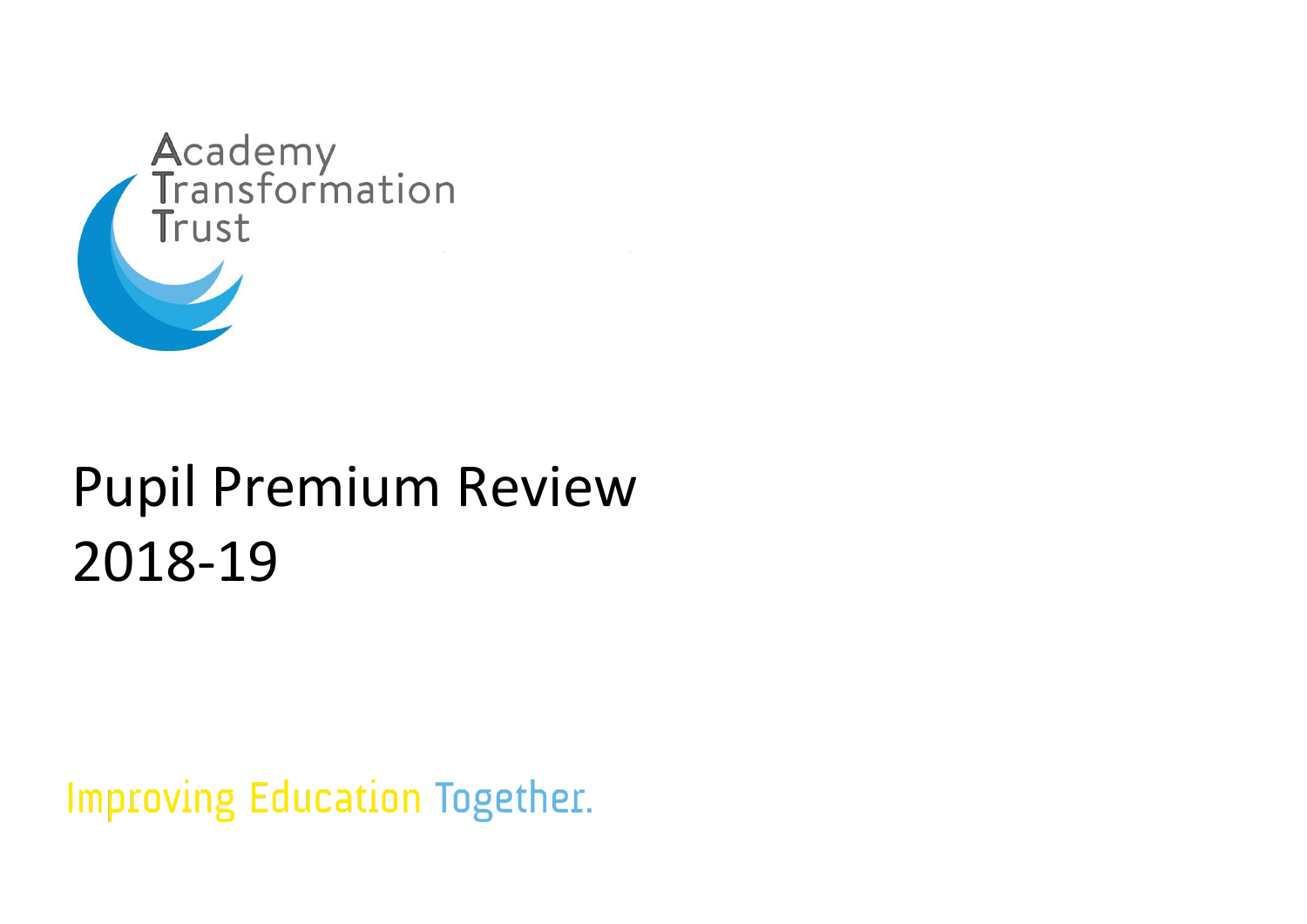

#### **The Context of the Academy**

| Context of the academy | The Academy's History:<br>Mildenhall College (of Technology) converted voluntarily to academy status on 1 <sup>st</sup> July 2013 with a multi-academy<br>sponsor, the Academy Transformation Trust.                                                                                                                                                                                                                                                                                                   |
|------------------------|--------------------------------------------------------------------------------------------------------------------------------------------------------------------------------------------------------------------------------------------------------------------------------------------------------------------------------------------------------------------------------------------------------------------------------------------------------------------------------------------------------|
|                        | Founded in 1976 and formerly an upper school with pupils aged 13-18 the school took on two additional year groups in<br>September 2012 under Suffolk County Council's programme for re-organisation and became a community 11-18 (mixed)<br>school operating across two sites. In order to raise standards further the academy re-structured again in 2014 bringing<br>Years 7-11 on to one site (Bury Road) and developing a bespoke Sixth Form centre at the Sheldrick Way site, now called<br>MCA6. |
|                        | The Academy's Catchment and Socio-economic Profile:                                                                                                                                                                                                                                                                                                                                                                                                                                                    |
|                        | 17% of pupils pre-16 and 11% of post-16 students come from homes where incomes are classed as 'hard-pressed'<br>(ACORN) with 11% of the Sixth Form receiving bursary support.                                                                                                                                                                                                                                                                                                                          |
|                        | 28% of pupils in the academy are disadvantaged and most of these are FSM6 with Service Children making up 2.8% of<br>the academy population and LAC 0.8%                                                                                                                                                                                                                                                                                                                                               |
|                        | Forest Heath is an 'area with relatively high levels of deprivation in relation to income, education, skills and training and<br>housing and services'. (Grant Thornton Study 2008). Annual snapshots show that in the Forest Heath area the<br>percentage of Job Seekers Allowance claimants is the fifth highest in the county. Forest Heath also has one of the<br>highest percentages of lone parent households claiming benefits. (SCC Community Cluster Profiles).                               |
|                        | The catchment area has been identified as having a low percentage of parents with higher educational qualifications.<br>The majority of students come from wards in Forest Heath where the percentage of adults holding higher education<br>qualifications is between 9.4% and 15.3% compared to the national average of 19.2% and Suffolk average of 21%.                                                                                                                                             |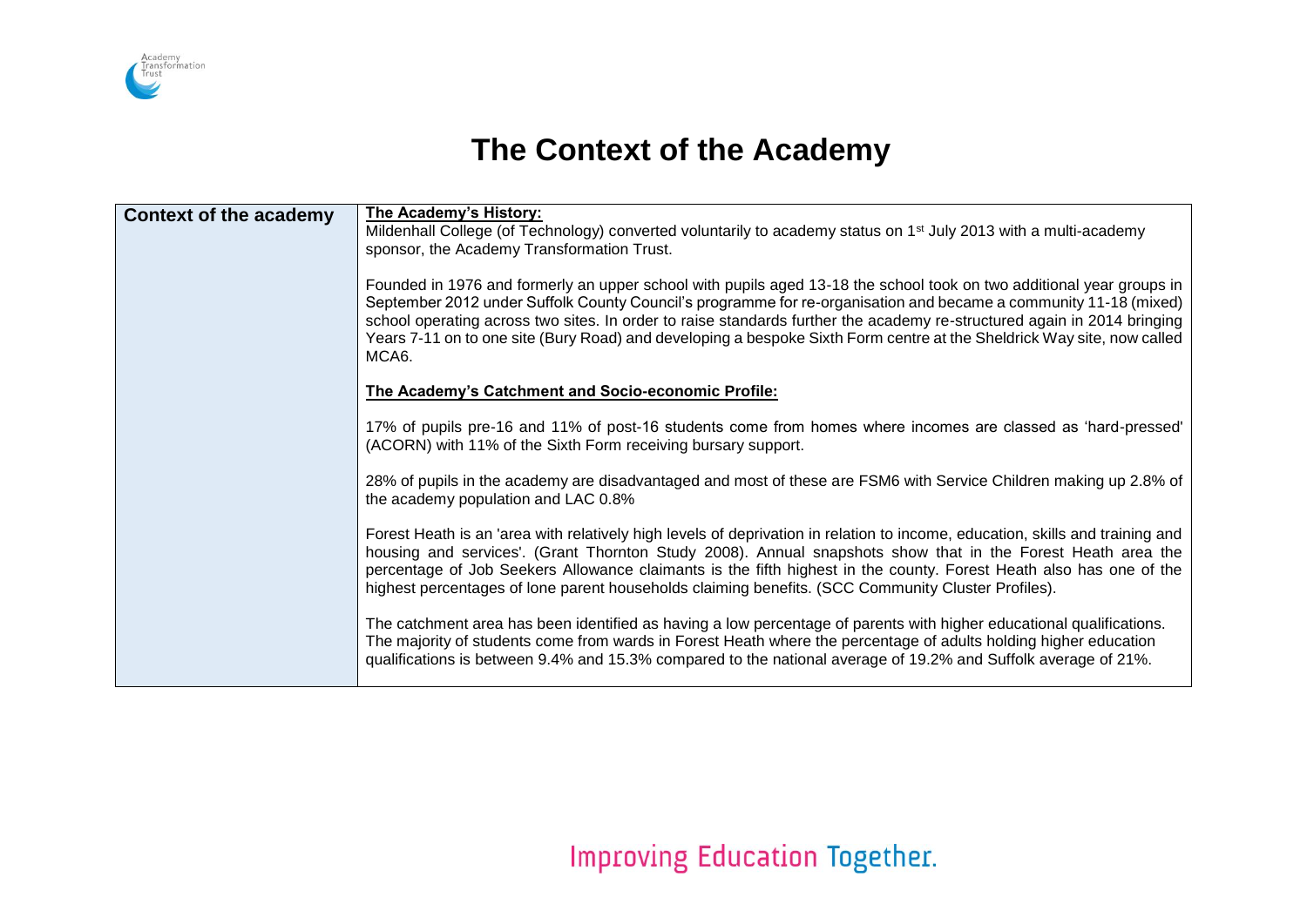

#### **Student Ethos**

At Mildenhall College Academy all of our students will be: **Teamworkers** Resilient Ambitious Inquistive Together **Successful** 

These are our MCA Traits. They are displayed around the academy in every classroom. Our challenge to our students is to demonstrate these key characteristics on a daily basis. Our members of staff will support our students to demonstrate these traits.

Mildenhall College Academy is a great place to learn if you are from a disadvantaged background. We have a higher than average number of disadvantaged students at the academy. We have exceedingly high expectations of all of our students regardless of their background. The Pupil Premium funding allows us to raise attainment, raise aspirations, improve cultural experiences and also give students the skills they need to take the next steps on the educational journey.

Every student has the opportunity to be successful. We know that quality first teaching is a great way in supporting all students within the academy. Every teacher will have an up to date plan of interventions to support their students in their learning journeys. Alongside this, students receive fantastic pastoral support ensuring that they are prepared for life in modern Britain.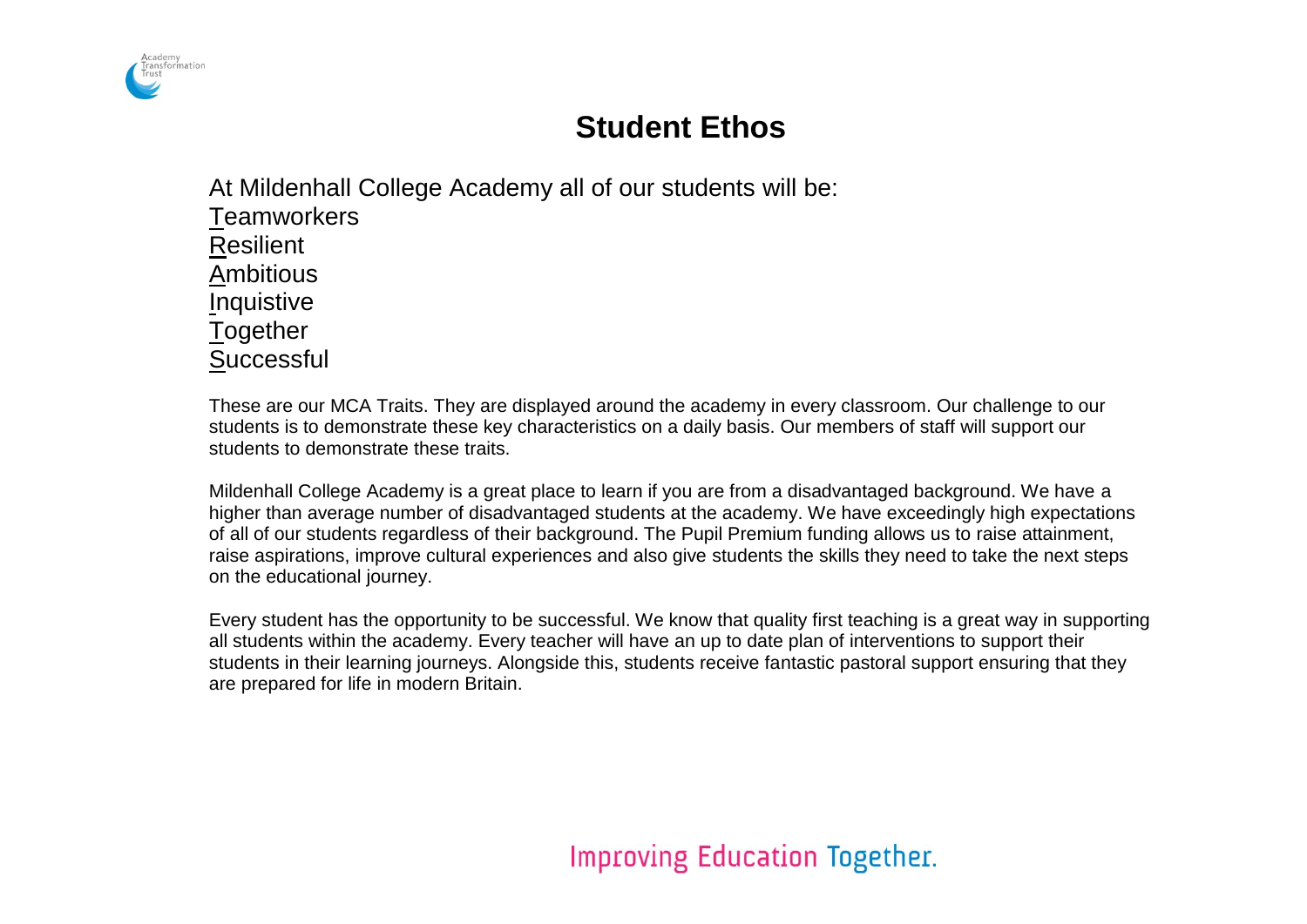

| 1. Summary information               |                  |                                     |          |                                                   |                   |  |  |
|--------------------------------------|------------------|-------------------------------------|----------|---------------------------------------------------|-------------------|--|--|
| Academy                              |                  | Mildenhall College Academy          |          |                                                   |                   |  |  |
| <b>Academic Year</b>                 | 2018/19          | <b>Total PP budget</b>              | £244,075 | Date of most recent PP Review                     | September<br>2018 |  |  |
| Total number of pupils               | 989 (Sept<br>18) | Number of pupils eligible for<br>РP | 291      | Date for next internal review of this<br>strategy | January 2019      |  |  |
| <b>Total number of LAC</b><br>pupils | $8 + 1$          | Link governor for PP                | P Kemp   | <b>Lead teacher for PP</b>                        | Goodenough        |  |  |

| 2. Current attainment - Year 11 Summer 2018 results         |            |                                          |                                                    |  |  |  |  |
|-------------------------------------------------------------|------------|------------------------------------------|----------------------------------------------------|--|--|--|--|
|                                                             | All pupils | Pupils eligible for PP<br>(your academy) | Pupils not eligible for PP (national average 2017) |  |  |  |  |
| <b>Progress 8</b>                                           | 0.16       | $+0.03$                                  | 0.11                                               |  |  |  |  |
| $E -$ Baccalaureate                                         | 15%        | 7%                                       | 24%                                                |  |  |  |  |
| <b>Basics Grade 4 (English and Maths at Grade)</b><br>$4+)$ | 52%        | 40%                                      | 58.5%                                              |  |  |  |  |
| <b>Basics Grade 5 (English and Maths at Grade)</b><br>$5+$  | 33%        | 29%                                      | 39.1%                                              |  |  |  |  |
| <b>Basics Grade 4 HAPs (Higher Ability Pupils)</b>          | 95%        | 86%                                      | 92%                                                |  |  |  |  |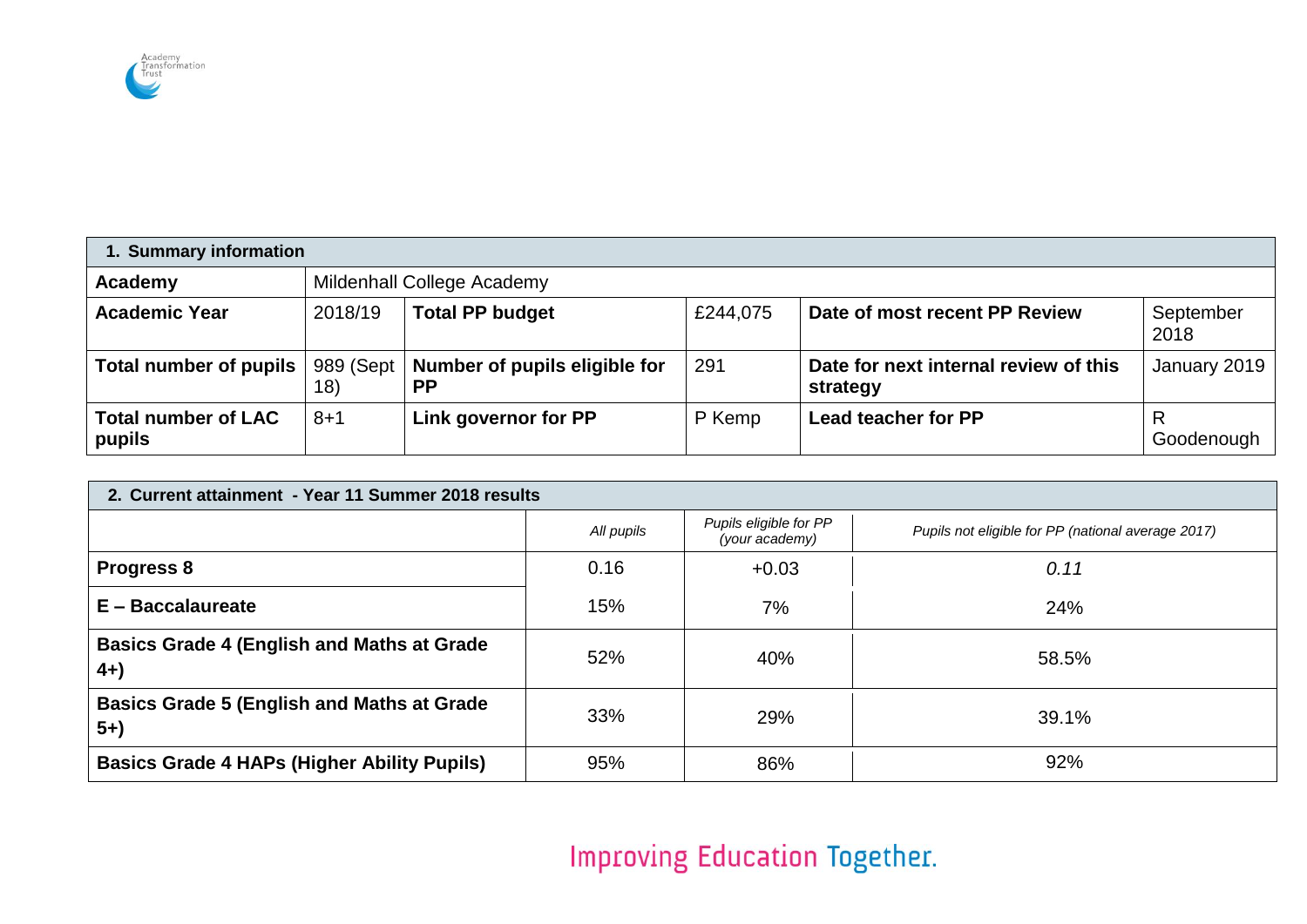

| <b>Basics Grade 4 MAPs (Middle Ability Pupils)</b> | 56%    | 52%   | 54%              |
|----------------------------------------------------|--------|-------|------------------|
| <b>Basics Grade 4 LAPs (Lower Ability Pupils)</b>  | 3%     | $0\%$ | 9%               |
| <b>Basics Grade 5 HAPs</b>                         | 69%    | 71%   | 76%              |
| <b>Basics Grade 5 MAPs</b>                         | 31%    | 35%   | 24%              |
| <b>Basics Grade 5 LAPs</b>                         | $0\%$  | $0\%$ | 2%               |
| <b>Attainment 8</b>                                | 4.21   | 3.80  | 4.63             |
| <b>Average Grade</b>                               | $C -$  | D+    | Non $PP = 5.0 C$ |
| <b>Attendance</b>                                  | 95.03% | 94.0% | 94.6%            |

|    | 3. Barriers to future attainment (for pupils eligible for PP including high ability)                                     |  |  |  |  |
|----|--------------------------------------------------------------------------------------------------------------------------|--|--|--|--|
|    |                                                                                                                          |  |  |  |  |
|    | <b>In-school barriers</b>                                                                                                |  |  |  |  |
| Α. | Lower APS on entry for disadvantaged children (PP 26.4, Non PP 26.7) NA 28.9                                             |  |  |  |  |
| В. | Lower literacy levels                                                                                                    |  |  |  |  |
| C. | Lower attainment for disadvantaged students in EBACC subjects,                                                           |  |  |  |  |
|    | <b>External barriers</b>                                                                                                 |  |  |  |  |
| D. | Low attendance from disadvantaged students especially the FSM cohort. (92.6%)                                            |  |  |  |  |
| Е. | Historical higher persistent absentee rate higher from disadvantaged students (17.65% compared to 8.84% for non PP 2017) |  |  |  |  |
| F. | Less wider cultural knowledge for disadvantaged students                                                                 |  |  |  |  |

| <b>comes</b><br>11 I t <i>o</i> |                                                     |                        |  |
|---------------------------------|-----------------------------------------------------|------------------------|--|
|                                 | Desired<br>I outcomes and how they will be measured | s criteria<br>OUCCESS. |  |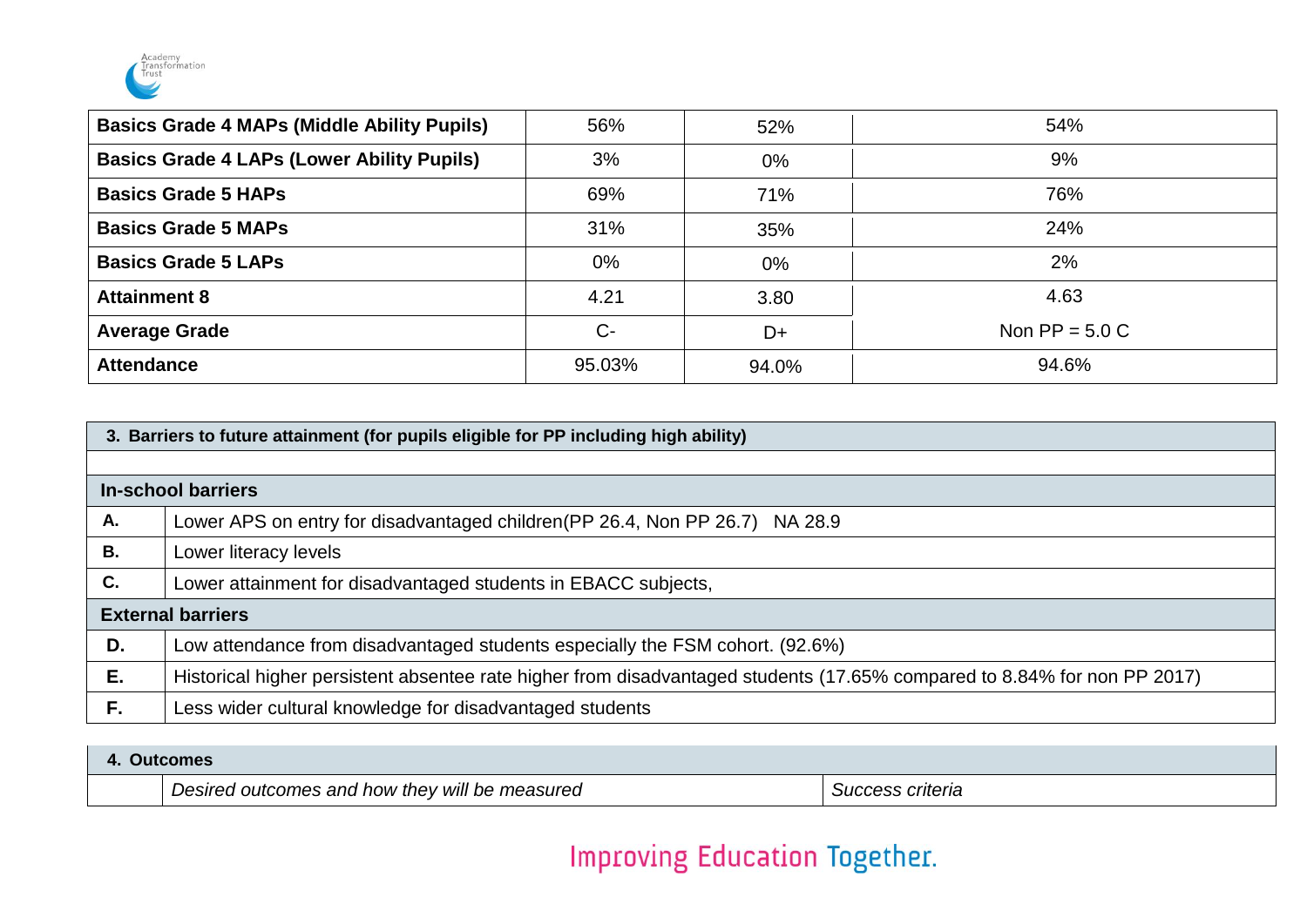

| A.             | Improve disadvantaged cultural knowledge of the world they live in. Students<br>will widen and develop their vocabulary because of extra-curricular and<br>academy events. | Positive event feedback and survey data.<br>Completion of literacy activities in tutor time.<br>Improved literacy levels and increased vocabulary of<br>students.                  |
|----------------|----------------------------------------------------------------------------------------------------------------------------------------------------------------------------|------------------------------------------------------------------------------------------------------------------------------------------------------------------------------------|
| <b>B.</b>      | The gap between non-disadvantaged and disadvantaged students within the<br>academy especially within the EBACC subjects will narrow.                                       | Progress and Attainment 8 scores will show<br>improvement and a narrowing of the in school gap.<br>Trajectory measures taken every half term to<br>measure progress. 2019 results. |
| $\mathbf{C}$ . | Improved attendance for all especially those who are disadvantaged. This will<br>be measured using attendance data for the academic year.                                  | An improvement on the 2017-18 figures. Reduction<br>of the gap between disadvantaged and non-<br>disadvantaged students.                                                           |
| D.             | Reduction of the amount of students who are persistently absent.                                                                                                           | An improvement on the 2017-18 figures. Reduction<br>of the gap between disadvantaged and non-<br>disadvantaged students.                                                           |

|                                                                                                                                                                                                  | 5. Planned expenditure                                                                                                                                 |                                                                                                                                                                                                                                                                                                                                                                      |                                                                     |           |       |                                                                      |
|--------------------------------------------------------------------------------------------------------------------------------------------------------------------------------------------------|--------------------------------------------------------------------------------------------------------------------------------------------------------|----------------------------------------------------------------------------------------------------------------------------------------------------------------------------------------------------------------------------------------------------------------------------------------------------------------------------------------------------------------------|---------------------------------------------------------------------|-----------|-------|----------------------------------------------------------------------|
| Academic year                                                                                                                                                                                    | 2018/19                                                                                                                                                |                                                                                                                                                                                                                                                                                                                                                                      |                                                                     |           |       |                                                                      |
| The three headings below enable academies to demonstrate how they are using the pupil premium to improve classroom pedagogy, provide<br>targeted support and support whole school strategies.    |                                                                                                                                                        |                                                                                                                                                                                                                                                                                                                                                                      |                                                                     |           |       |                                                                      |
| i. Quality of teaching for all                                                                                                                                                                   |                                                                                                                                                        |                                                                                                                                                                                                                                                                                                                                                                      |                                                                     |           |       |                                                                      |
| Improve<br>disadvantaged<br>cultural knowledge<br>of the world they live<br>in. Students will<br>widen and develop<br>their vocabulary<br>because of extra-<br>curricular and<br>academy events. | To take<br>disadvantaged<br>students to<br>places of cultural<br>interest. To<br>introduce a new<br>activity to Tutor<br>Time focusing on<br>literacy. | Students who are disadvantaged are<br>less likely to have experienced places<br>of interest that have a cost to the visit<br>or travel implications. The academy<br>will provide travel and admission to<br>places of interest, shows and events.<br>Exposure to words and their<br>meanings on a daily basis will<br>hopefully improve students literacy<br>skills. | Following academy trip<br>procedures.<br>Tutor time learning walks. | <b>RG</b> | £5000 | Short review January<br>2019 and Final<br>review<br><b>July 2019</b> |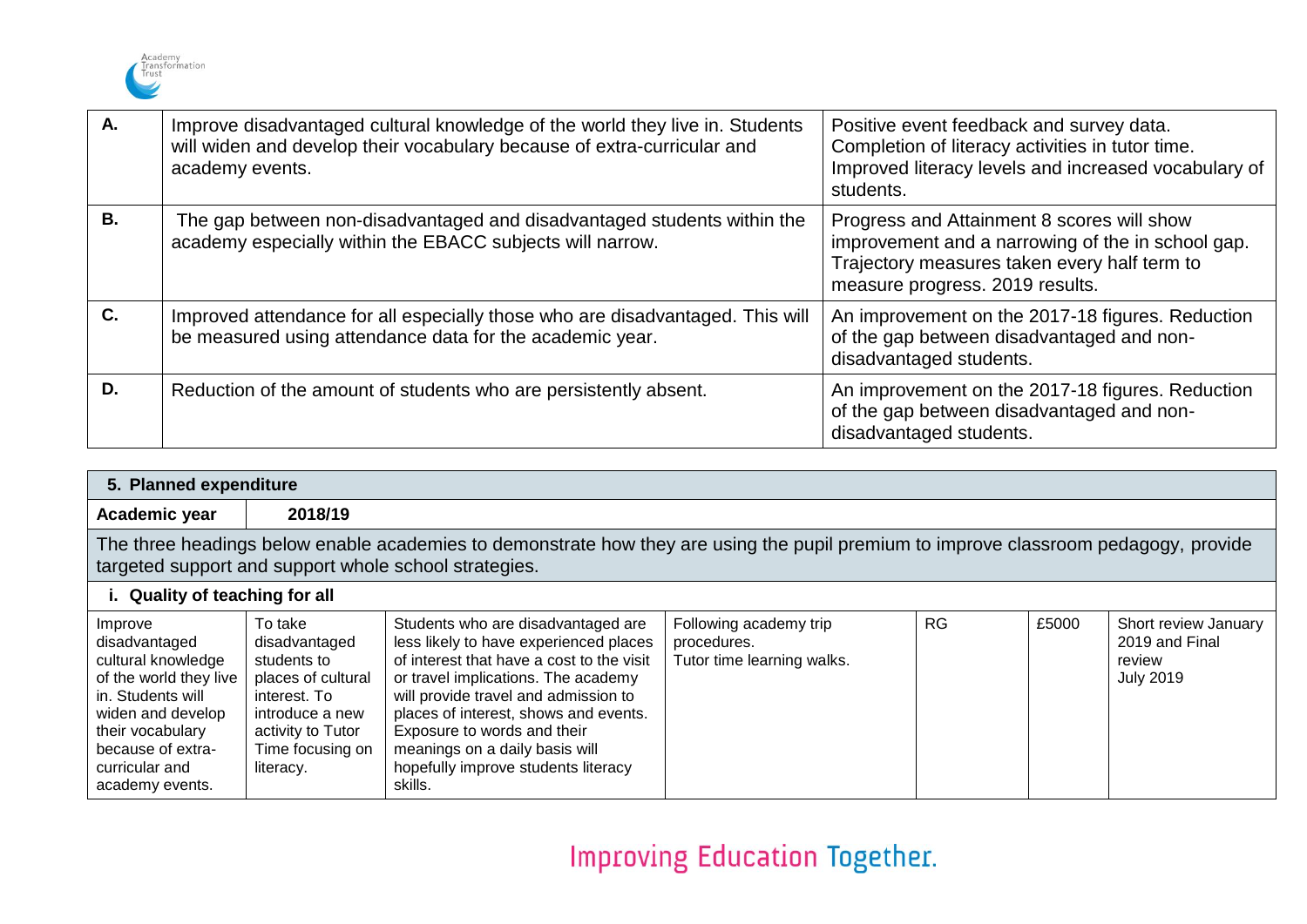

| The gap between<br>non-disadvantaged<br>and disadvantaged<br>students within the<br>academy especially<br>within the EBACC<br>subjects will narrow. | Ensure academy<br>procedures and<br>policies are<br>implemented<br>consistently<br>across the<br>academy. CPD<br>training in<br>briefings and<br>after academy<br>sessions | The Sutton Trust suggests that any<br>intervention begins with Quality First<br>teaching. Staff should deliver a range<br>of engaging and inspiring lessons that<br>meets the needs of all students<br>whether they are SEN, EAL or<br>disadvantaged.<br>Faculties will be asked to produce<br>their intervention plans with a<br>particular focus to disadvantaged<br>LAPs.<br>Teachers are aware of students'<br>barriers to learning and therefore able<br>to plan interventions to support these<br>students.                 | Learning walks, lesson<br>observations and work scrutiny.                                                      | HN/ FLs/ HLs          | £1000                                                               | Short review January<br>2019 and Final<br>review<br><b>July 2019</b> |
|-----------------------------------------------------------------------------------------------------------------------------------------------------|----------------------------------------------------------------------------------------------------------------------------------------------------------------------------|-----------------------------------------------------------------------------------------------------------------------------------------------------------------------------------------------------------------------------------------------------------------------------------------------------------------------------------------------------------------------------------------------------------------------------------------------------------------------------------------------------------------------------------|----------------------------------------------------------------------------------------------------------------|-----------------------|---------------------------------------------------------------------|----------------------------------------------------------------------|
| Improved year 7<br>literacy progress                                                                                                                | Literacy catch up/<br>Small group<br>intervention for<br>reading.                                                                                                          | Low literacy levels on entry are a<br>barrier to learning. Getting students to<br>ARE (Age Related Expectations)<br>quickly is going to help raise their<br>attainment at MCA.                                                                                                                                                                                                                                                                                                                                                    | SENCO to oversee the delivery of<br>the material and monitor the<br>progress of identified students.           | RW/KFI/<br><b>CKR</b> | £17,000                                                             | Short review January<br>2019 and Final<br>review<br><b>July 2019</b> |
| Stretch and<br>challenge<br>(especially for those<br>PP students who<br>are Higher ability)                                                         | Whole academy<br>priority.<br>Faculty training.<br>Targeted<br>intervention.<br>Process praise.<br>Employment of<br>TA's and PP<br>champion.                               | The academy really wants to push all<br>of our students to be the best that<br>they can be. It is a whole academy<br>priority to ensure that stretch and<br>challenge is embedded into all<br>learners. The Sutton Trust suggests<br>that any intervention begins with<br>Quality First teaching. Staff should<br>deliver a range of engaging and<br>inspiring lessons that meets the<br>needs of all students whether they are<br>SEN, EAL or disadvantaged. TAs will<br>be employed in order to support PP<br>and SEN students. | Learning walks, lesson<br>observations and work scrutiny.<br>Performance management of TAs<br>and PP champion. | SLT/FLs               | £170,00<br>0<br>(includin<br>g<br>teachers<br>and TA's<br>salaries) | Short review January<br>2019 and Final<br>review<br><b>July 2019</b> |
| Improved literacy for<br>disadvantaged<br>students.                                                                                                 | Parent/ Student<br>reading reward<br>scheme                                                                                                                                | Research suggests that children from<br>disadvantaged students do not read<br>at home with their families. The                                                                                                                                                                                                                                                                                                                                                                                                                    | Budgeting spreadsheet for<br>rewards.                                                                          | RG/ tutors            | £500                                                                | Short review January<br>2019 and Final<br>review                     |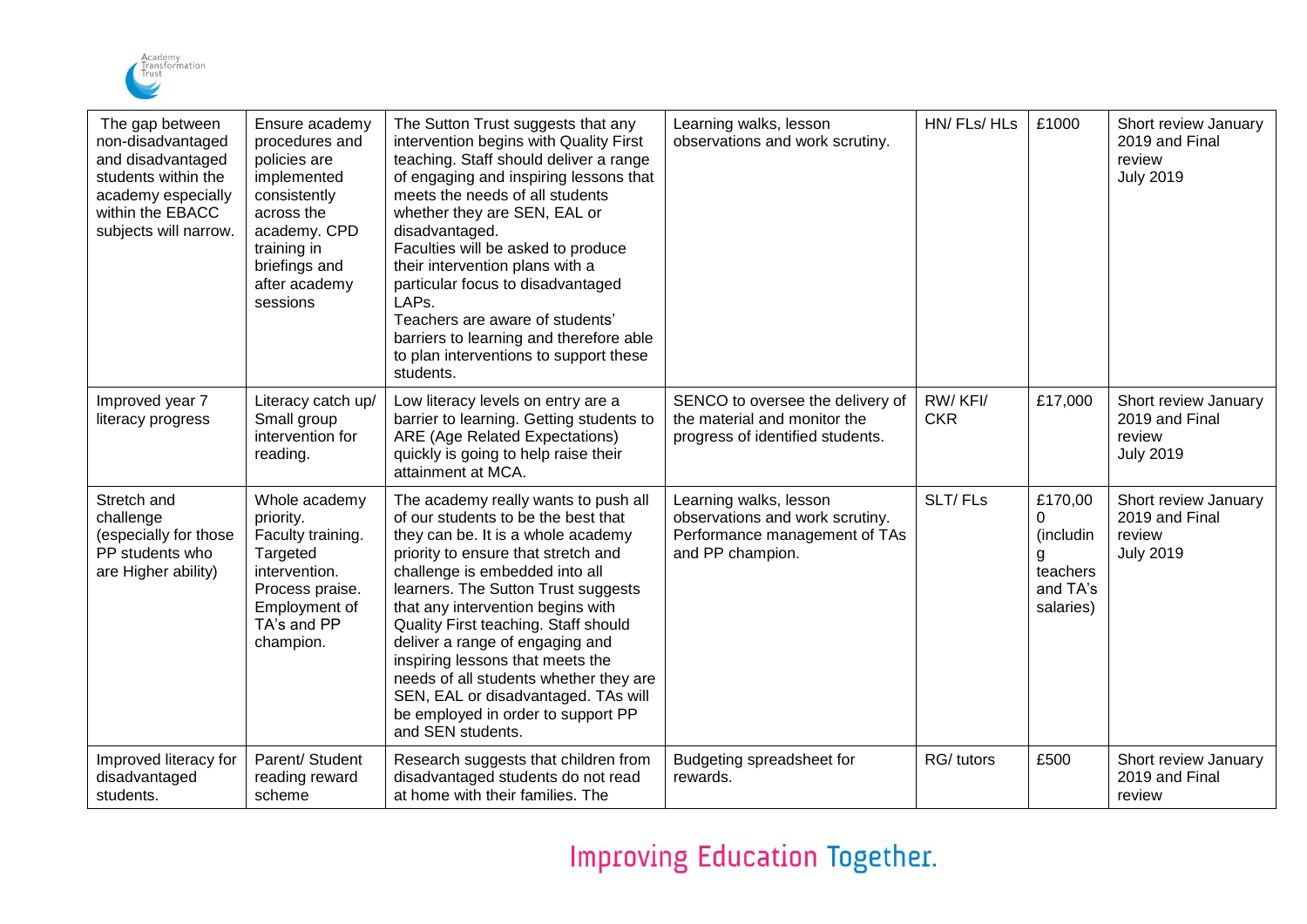

|                                                                                      |                                                                    | academy will reward with vouchers to<br>students if they can show they read<br>books with their families.                           |                         |           |       | <b>July 2019</b>                                                     |
|--------------------------------------------------------------------------------------|--------------------------------------------------------------------|-------------------------------------------------------------------------------------------------------------------------------------|-------------------------|-----------|-------|----------------------------------------------------------------------|
| Improved<br>communication<br>between<br>disadvantaged<br>students and the<br>academy | Use of emails<br>and text<br>messages to<br>promote<br>engagement. | Research carried out Kings College<br>London shows that conversational<br>messages can boost attendance to<br>clubs and IAG events. | Schoolcomms monitoring. | <b>RG</b> | £1000 | Short review January<br>2019 and Final<br>review<br><b>July 2019</b> |
| <b>Total budgeted cost</b>                                                           |                                                                    |                                                                                                                                     |                         |           |       | £194,500                                                             |

| ii. Other approaches                                                            |                                                                                                                                                                        |                                                                                                                                                                                                                                                                                                                                           |                                                                                                                                                                                                                                                                                                                                                                        |                   |        |                                                                      |
|---------------------------------------------------------------------------------|------------------------------------------------------------------------------------------------------------------------------------------------------------------------|-------------------------------------------------------------------------------------------------------------------------------------------------------------------------------------------------------------------------------------------------------------------------------------------------------------------------------------------|------------------------------------------------------------------------------------------------------------------------------------------------------------------------------------------------------------------------------------------------------------------------------------------------------------------------------------------------------------------------|-------------------|--------|----------------------------------------------------------------------|
| <b>Desired</b><br>outcome                                                       | <b>Chosen action/</b><br>approach                                                                                                                                      | What is the evidence and<br>rationale for this choice?                                                                                                                                                                                                                                                                                    | How will you ensure it is<br>implemented well?                                                                                                                                                                                                                                                                                                                         | <b>Staff lead</b> | Cost   | When will you<br>review<br>implementation                            |
| Improved<br>attendance for all<br>especially those<br>who are<br>disadvantaged. | Early contact with<br>home. Employing a<br><b>Community Support</b><br>Worker<br>Set up of the Pastoral<br>Board.<br>Use of reward<br>vouchers for good<br>attendance. | The academy will employ a<br>Community Support Worker who will<br>be able to do home visits and work<br>with students who are going through<br>crisis. By providing this specific one<br>to one support in a student's time of<br>need it is hoped that we can improve<br>attainment and attendance and deal<br>with any pastoral issues. | SLT will oversee the workload of<br>the Community Support Worker.<br>The Pastoral Board will meet<br>regularly and minutes of actions<br>to be kept.<br>The Attendance Lead will meet<br>regularly to identify students in<br>need of further advice and<br>support with students and<br>parents to find strategies to help<br>support attendance into the<br>academy. | DB, RG, HN        | £20000 | Short review<br>January 2019 and<br>Final review<br><b>July 2019</b> |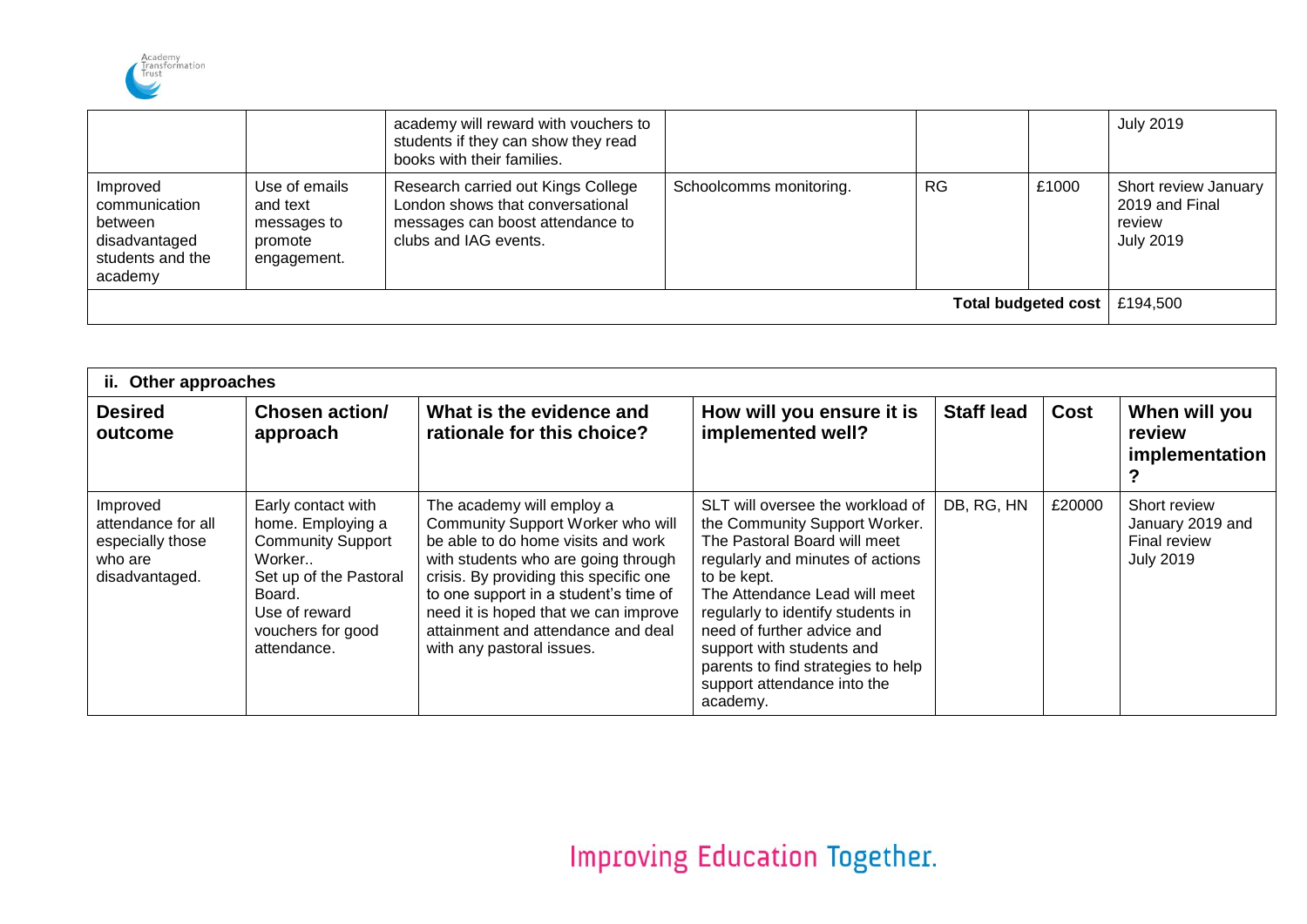

| To support<br>disadvantaged<br>students who have<br>trouble accessing<br>uniform, stationery<br>and equipment | Uniform to be<br>purchased for<br>students including PE<br>kit. Revision guides to<br>be bought for<br>students. Any other<br>specialist equipment<br>to be purchased. | By supporting disadvantaged<br>students with equipment and uniform<br>it is hoped that their self-esteem and<br>confidence will improve and therefore<br>an improvement in attainment and<br>attendance will be seen.                                                                                  | Ensure that consistency is<br>applied to the purchasing of<br>goods.                                                     | RG, FLs                    | £2000 | Short review<br>January 2019 and<br>Final review<br><b>July 2019</b>        |
|---------------------------------------------------------------------------------------------------------------|------------------------------------------------------------------------------------------------------------------------------------------------------------------------|--------------------------------------------------------------------------------------------------------------------------------------------------------------------------------------------------------------------------------------------------------------------------------------------------------|--------------------------------------------------------------------------------------------------------------------------|----------------------------|-------|-----------------------------------------------------------------------------|
| To support DT and<br>ART students with<br>additional costs.                                                   | Purchasing sketch<br>pads and ingredients<br>for Art and DT<br>students.                                                                                               | We will be able to ensure that<br>disadvantaged students have access<br>to the same resources and materials<br>that non-disadvantaged students<br>have.                                                                                                                                                | Order forms to be completed<br>correctly. Monitor expenditure.                                                           | RG, GE, PS,<br>HN          | £5000 | Short review<br>January 2019 and<br><b>Final review</b><br><b>July 2019</b> |
| To support the<br><b>EBACC</b> subjects<br>with closing the gap<br>between PP and<br>Non PP students.         | Networking and CPD<br>training for EBACC<br>subjects. Using UEA<br>subject specialists.<br>Purchasing revision<br>and teaching<br>materials.                           | The academy recognises that there<br>is a difference in attainment between<br>PP and Non PP students in EBACC<br>subjects. By supporting teaching staff<br>with their CPD and allowing them the<br>chance to join networking groups we<br>can share good practice from other<br>schools and academies. | CPD evaluations. LW's.                                                                                                   | RG, NP,<br>MEA, CM,<br>FH  | £2000 | Short review<br>January 2019 and<br><b>Final review</b><br><b>July 2019</b> |
| Provide appropriate<br>IAG for PP students.                                                                   | Use of PP champion<br>working out of the<br>academy<br><b>Engagement Zone</b>                                                                                          | This approach allows for small group<br>and individual IAG advice to be given<br>to disadvantaged students with the<br>the academy.                                                                                                                                                                    | Close monitoring of the<br>attendance of PP students to<br>IAG meetings. Students go off to<br>appropriate destinations. | <b>RG, S.</b><br>Williams  | £2000 | Short review<br>January 2019 and<br><b>Final review</b><br><b>July 2019</b> |
|                                                                                                               |                                                                                                                                                                        |                                                                                                                                                                                                                                                                                                        |                                                                                                                          | <b>Total budgeted cost</b> |       | £31000                                                                      |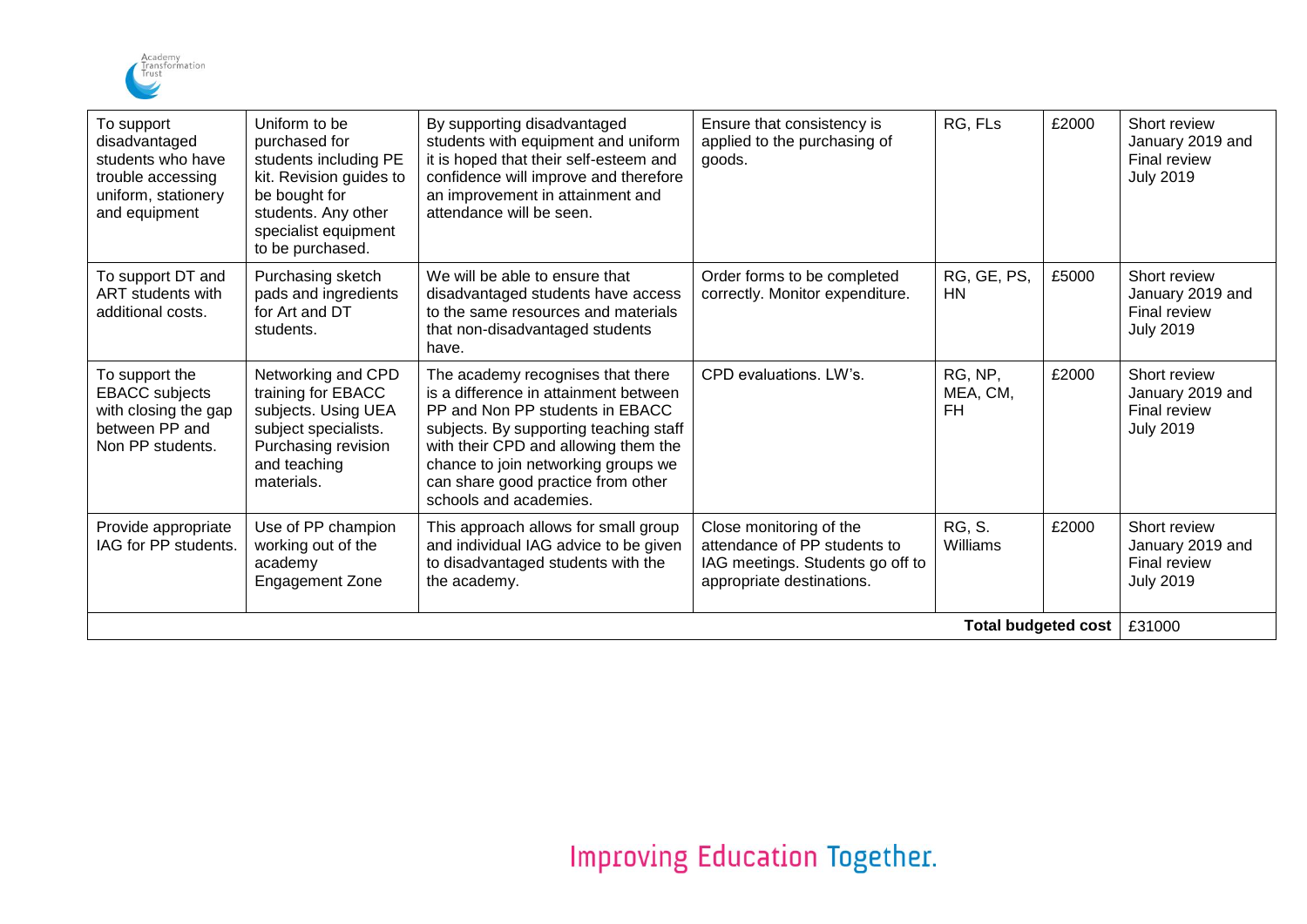| 6. Review of expenditure                                 |                                                                                                                                                                       |                                                                                                                                                                                                                                                                                                         |                                                                                                                                                                                           |                                |  |
|----------------------------------------------------------|-----------------------------------------------------------------------------------------------------------------------------------------------------------------------|---------------------------------------------------------------------------------------------------------------------------------------------------------------------------------------------------------------------------------------------------------------------------------------------------------|-------------------------------------------------------------------------------------------------------------------------------------------------------------------------------------------|--------------------------------|--|
| <b>Previous Academic Year</b>                            |                                                                                                                                                                       | 2017-18                                                                                                                                                                                                                                                                                                 |                                                                                                                                                                                           |                                |  |
| i. Quality of teaching for all                           |                                                                                                                                                                       |                                                                                                                                                                                                                                                                                                         |                                                                                                                                                                                           |                                |  |
| <b>Desired</b><br>outcome                                | Chosen action/<br>approach                                                                                                                                            | <b>Estimated impact: Did you meet</b><br>the success criteria? Include<br>impact on pupils not eligible for PP,<br>if appropriate.                                                                                                                                                                      | <b>Lessons learned</b><br>(and whether you will continue with this<br>approach)                                                                                                           | <b>Cost</b>                    |  |
| Improved year 7<br>literacy progress                     | Literacy catch up/ Small group<br>intervention for reading.                                                                                                           | A comprehensive catch up programme<br>was launched in September 2017. By the<br>end of the academy year disadvantaged<br>students were declared to be meeting Age<br>Related Expectations.<br>In English GL assessments went from<br>94.8 to 95.5.<br>In Maths GL assessments went from 92.4<br>to 93.7 | Progress of year 7 students is increasing with<br>more reaching ARE.                                                                                                                      | £55763.51<br>(inc TA salaries) |  |
| Increased<br>attainment for<br>disadvantaged<br>students | Materials supplied for<br>disadvantaged students.<br>Including revision books and<br>non IT equipment.                                                                | The academy has achieved its best ever<br>results in Progress 8. Although there is<br>still a gap between non-disadvantaged<br>and disadvantaged students,<br>disadvantaged students have made good<br>progress especially in Maths, Humanities<br>and Science.                                         | The quality first teaching and learning<br>strategies are having an effect on all students<br>within the academy. We will look to further<br>refine and target our PP students this year. | £153,594.83                    |  |
| Improved quality<br>first teaching                       | Ensure academy procedures<br>and policies are implemented<br>consistently across the<br>academy. CPD training in<br>briefings and after academy<br>training sessions. | The typicality of teaching at Mildenhall<br>College Academy is good or outstanding.                                                                                                                                                                                                                     | The whole academy priorities from 2017-18<br>have had impact. In order to sustain<br>improvement some of these priorities will<br>remain for 2018-19.                                     |                                |  |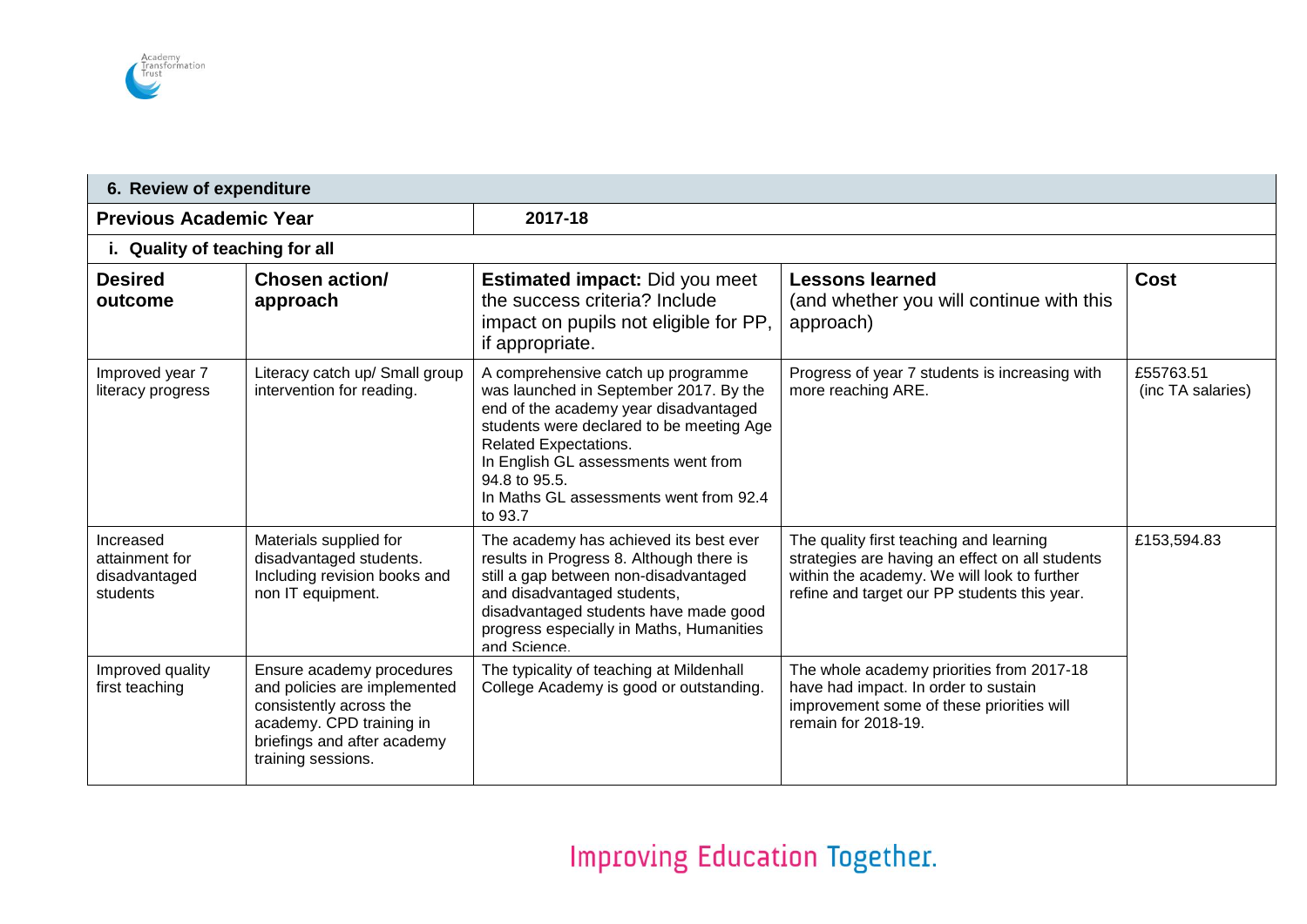

| Getting year 7<br>students 'secondary<br>ready'      | 1:4 English and maths<br>working groups.<br>The introduction of Bedrock<br>into the English curriculum.      | A comprehensive catch up programme<br>ran from September 2017. By the end of<br>the academy year disadvantaged<br>students were declared to be meeting Age<br>Related Expectations in these subjects.<br>Bedrock learning has had significant<br>impact for lower ability disadvantaged<br>students in English. | Although time consuming and using a lot of<br>resources it is clear that this had impact.<br>Bedrock will also be used in 2018-19. |                                   |
|------------------------------------------------------|--------------------------------------------------------------------------------------------------------------|-----------------------------------------------------------------------------------------------------------------------------------------------------------------------------------------------------------------------------------------------------------------------------------------------------------------|------------------------------------------------------------------------------------------------------------------------------------|-----------------------------------|
| ii. Targeted support                                 |                                                                                                              |                                                                                                                                                                                                                                                                                                                 |                                                                                                                                    |                                   |
| <b>Desired</b><br>outcome                            | <b>Chosen</b><br>action/approach                                                                             | <b>Estimated impact: Did you meet</b><br>the success criteria? Include<br>impact on pupils not eligible for PP,<br>if appropriate.                                                                                                                                                                              | <b>Lessons learned</b><br>(and whether you will continue with this<br>approach)                                                    | Cost                              |
| Improved progress<br>for high attaining<br>students. | Mentoring.<br>AG&T mentoring.<br>Year 11 assembly<br>programme.<br>Faculty leader lead revision<br>sessions. | Higher ability disadvantaged students did<br>not do as well as their non-disadvantaged<br>higher ability peers, except for in Maths,<br>Science and Humanities.                                                                                                                                                 | Stretch and challenge needs to remain a<br>priority especially for disadvantaged students.                                         | CPD and faculty<br>training time. |
| Improved attainment                                  | Employment of higher level<br>teaching assistants                                                            | Targeted students performed well and<br>were supported using a range of<br>strategies.                                                                                                                                                                                                                          | Our mentoring programme will continue this<br>year and a Pupil Premium Champion will work<br>with a targeted group of students.    | £55763.51<br>(inc TA salaries)    |
| Improved attainment                                  | Use of UEA graduate students<br>to mentor disadvantaged<br>students.                                         | This mentoring programme allowed for<br>some additional maths tuition on a 1:1<br>basis.                                                                                                                                                                                                                        | The UEA student will be returning for weekly<br>sessions.                                                                          | Free                              |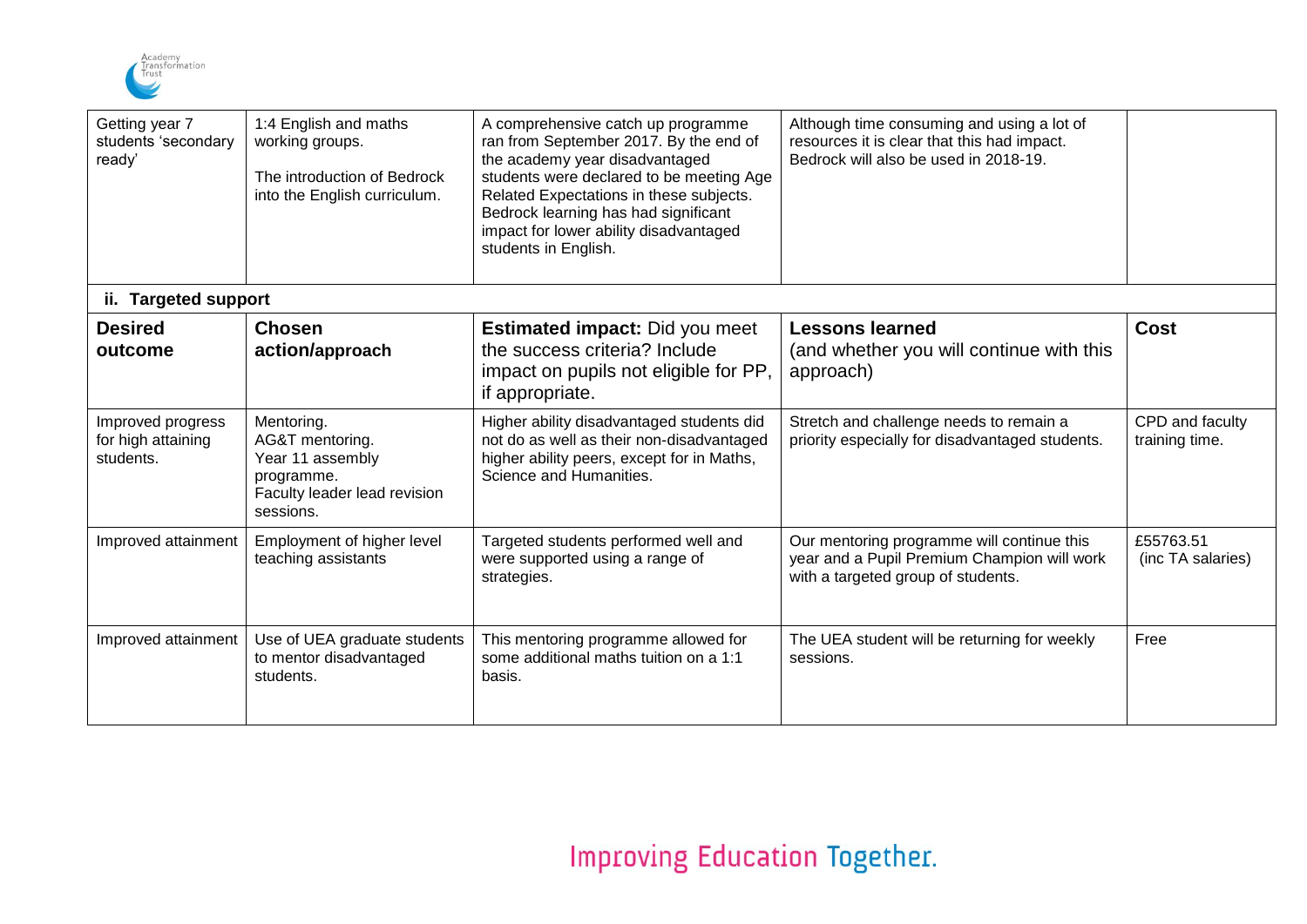

| iii. Other approaches                                                                                  |                                                                                                                                                               |                                                                                                                                                                                                          |                                                                                                                                                                                                                                    |             |  |
|--------------------------------------------------------------------------------------------------------|---------------------------------------------------------------------------------------------------------------------------------------------------------------|----------------------------------------------------------------------------------------------------------------------------------------------------------------------------------------------------------|------------------------------------------------------------------------------------------------------------------------------------------------------------------------------------------------------------------------------------|-------------|--|
| <b>Desired</b><br>outcome                                                                              | <b>Chosen action</b><br>/approach                                                                                                                             | <b>Estimated impact:</b> Did you meet the<br>success criteria? Include impact on<br>pupils not eligible for PP, if<br>appropriate.                                                                       | <b>Lessons learned</b><br>(and whether you will continue with this<br>approach)                                                                                                                                                    | <b>Cost</b> |  |
| Improvement in<br>attendance rates                                                                     | <b>Community Support</b><br>Worker employed.<br>Careers advisor<br>meetings.<br>Rewards.<br><b>Tutors and House</b><br>Leaders to track<br>attendance weekly. | The attendance of disadvantaged students<br>improved from 2015-16 however further<br>improvement is required.                                                                                            | The CSW is incredibly busy due to external support<br>being withdrawn in 2018-19 such as school nurse drop<br>ins. We had small number of students who needed a<br>lot of time due to extreme circumstances in their home<br>life. | £500        |  |
| Increased<br>attendance<br>(uniform)                                                                   | Uniform to be<br>supplied to those in<br>need. Uniform<br>assistant funding<br>application form on<br>the website.                                            | It is hard to measure the impact of this<br>intervention but during informal conversation<br>and parental feedback disadvantaged<br>students and their families were happy with<br>the support provided. | Continue with this strategy this year.                                                                                                                                                                                             | £1379.07    |  |
| Increased<br>attendance at the<br>academy including<br>extra-curricular<br>clubs. (Transport<br>Costs) | To assist<br>disadvantaged<br>students with<br>transport from<br>home to the<br>academy and back<br>again.                                                    | Extra-curricular attendance was similar<br>between the disadvantaged and non-<br>disadvantaged students. Evidence in the<br>extra-curricular data.                                                       | Continue with this strategy this year.                                                                                                                                                                                             | £3493.05    |  |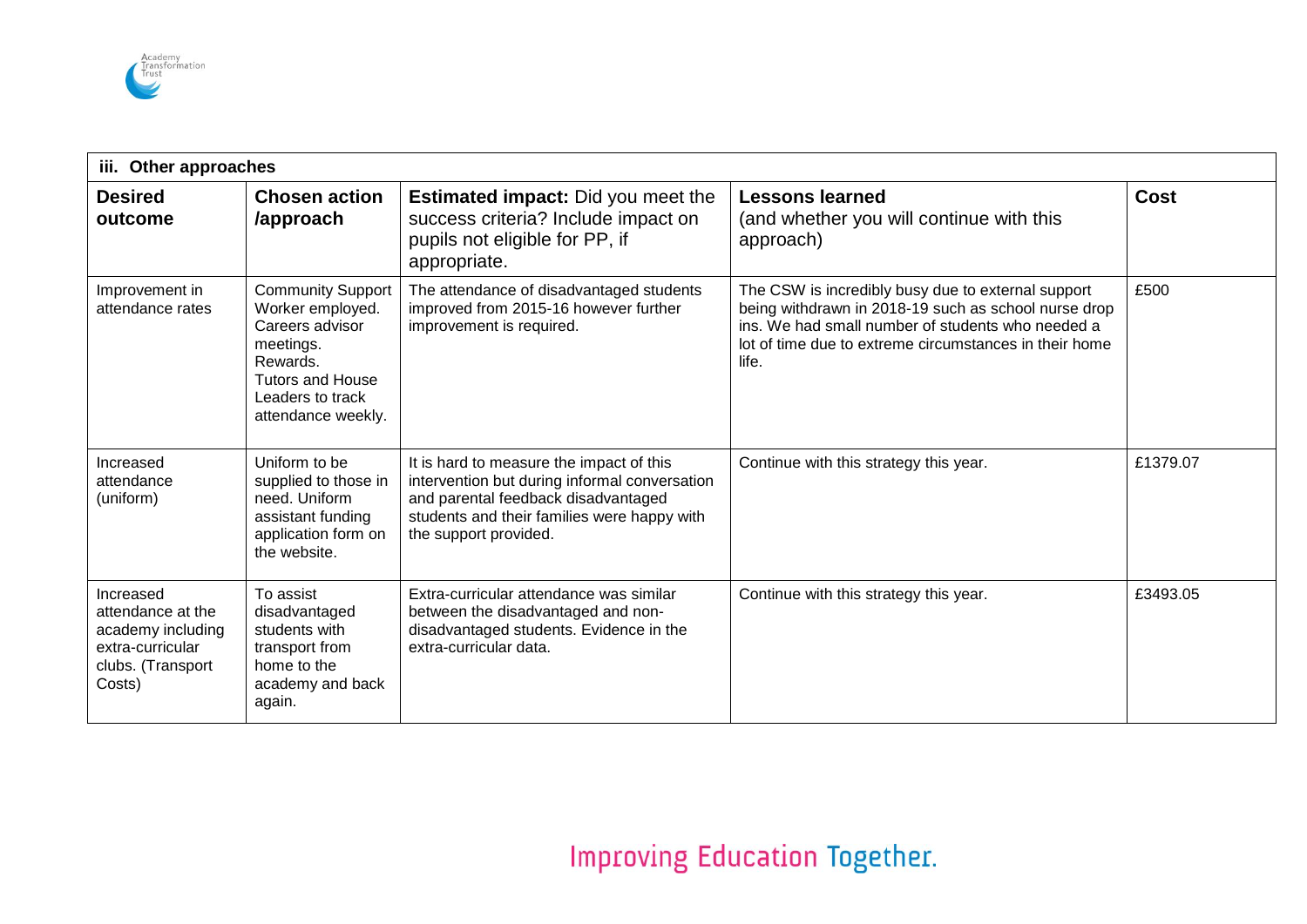

| Increased<br>attainment (Music)              | To pay for<br>additional music<br>lessons for<br>disadvantaged<br>students. | No money was spent on this during the<br>academic year 2018-19                                                                                                                         | Continue with this strategy this year if required.  | £0       |
|----------------------------------------------|-----------------------------------------------------------------------------|----------------------------------------------------------------------------------------------------------------------------------------------------------------------------------------|-----------------------------------------------------|----------|
| Attendance to<br>cultural events.            | Trips to London<br>Theatre, places of<br>interest.                          | Feedback from students was overwhelmingly<br>positive. For many it was their first time to<br>London. However it is difficult to state the<br>educational impact of these experiences. | Continue with this strategy in 2018-19 if required. | £3504.44 |
| Expected attainment<br>in DT                 | Purchasing<br>ingredients for<br>disadvantaged<br>students.                 | Once again students performed well in DT<br>catering (86% A-C). They are also making<br>good progress at KS3.                                                                          | Continue with this strategy this year.              | £870.79  |
| Improved attainment<br>across the faculties. | <b>Revision materials</b><br>bought for year 11<br>students.                | Progress continues to be made by our<br>disadvantaged students.                                                                                                                        | Continue with this strategy this year.              | £3326.00 |

#### **Recommendation and actions from the review**

Mildenhall College Academy has continued to make improvements during the 2017-18 academic year. The attainment of disadvantaged students has improved but so has the attainment of non-disadvantaged students. This means that there is still a gap between the two. However the gap is decreasing and is projected to narrow significantly close in 2018-19 GCSE results.

The academy will continue with strategies that have worked over the last academic year but will continue to research and implement new strategies and pedagogy to ensure that all learners are able to obtain their best results. We shall work closely with NEACO and UEA to provide appropriate support to our disadvantaged students. This will be targeted support for our most vulnerable students.